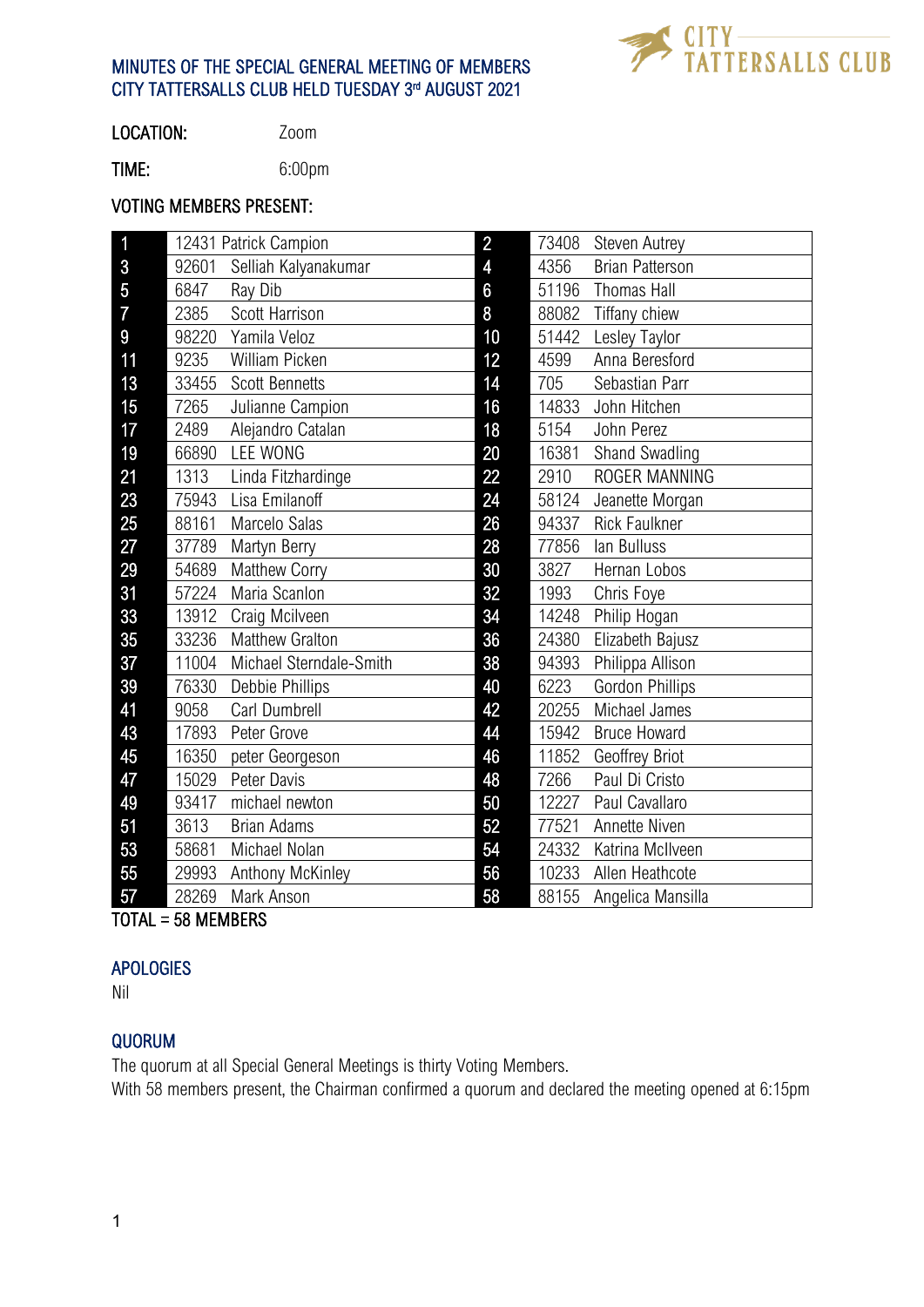# MINUTES OF THE SPECIAL GENERAL MEETING OF MEMBERS CITY TATTERSALLS CLUB HELD TUESDAY 3rd AUGUST 2021



# BUSINESS OF THE SPECIAL GENERAL MEETING (Second Meeting)

### RESOLUTION 1: CHANGES TO THE CLUB RULES

The Chairman put to the members to approve the following resolution:

*That on the date on which the Independent Liquor and Gaming Authority transfers the club licence of the Combined Services RSL Club Co-operative Limited (subject to Deed of Company Arrangement) ABN 13 485 506 734 trading as Barracks on Barrack to the Chairman of City Tattersall's Club for and on behalf of City Tattersall's Club the Rules of City Tattersall's Club be amended by:*

• *inserting the following definition in clause 3.1 in alphabetical order:*

*BoB means Combined Services RSL Club Co-operative Limited (subject to Deed of Company Arrangement) ABN 13 485 506 734 trading as Barracks on Barrack.*

*BoB Amalgamation Date means the date on which the Independent Liquor and Gaming Authority transfers the club licence of Combined Services RSL Club Co-operative Limited (subject to Deed of Company Arrangement) ABN 13 485 506 734 trading as Barracks on Barrack to Chairman of City Tattersall's Club for and on behalf of City Tattersall's Club.*

*BoB Amalgamation Documents means the Memorandum of Understanding and Deed of Amalgamation between the Club and BoB which sets out the agreement to amalgamate BoB and the Club.*

- *inserting the following new clause 33.3 after 33.2:*
	- *33.3 Those members who were financial full members of BoB and whose names were entered in the Register of Members of BoB on the date on which the Independent Liquor and Gaming Authority transfers the club licence of BoB to the Club (or to the Chairman of the Club to be held for and on behalf of the Club) shall, for the purposes of section 17AC(2) of the Registered Clubs Act, be identified in the Club's Register of Members as Barracks on Barrack Members.*
- *inserting new clause 37.1(c) and renumbering clause 37.1(c) to 37.1(d), 37.1(d) to 37.1(e) and 37.1(e) to 37.1(f):*

*37.1(c) he or she is a life member of BoB on the day immediately before the BoB Amalgamation Date and submits an application to be a member of the Club; or*

- *inserting new clause 40.15 to read:*
	- *40.15 Clauses 40.1 to 40.14 shall not apply in respect of the election of BoB's members to membership of the Club and BoB's members will be elected to membership of the Club in accordance with the procedure set out in the BoB Amalgamation Documents or the BoB Amalgamation Documents (as appropriate) and the requirements of the Act.*

**Moved by Marcelo Salas 88161** Seconded by John Hitchen 14833

The motion was carried with a member approval of 98%

### RESOLUTION 2 – APPROVING LIFE MEMBERS

The Chairman put to the members to approve the following resolution: